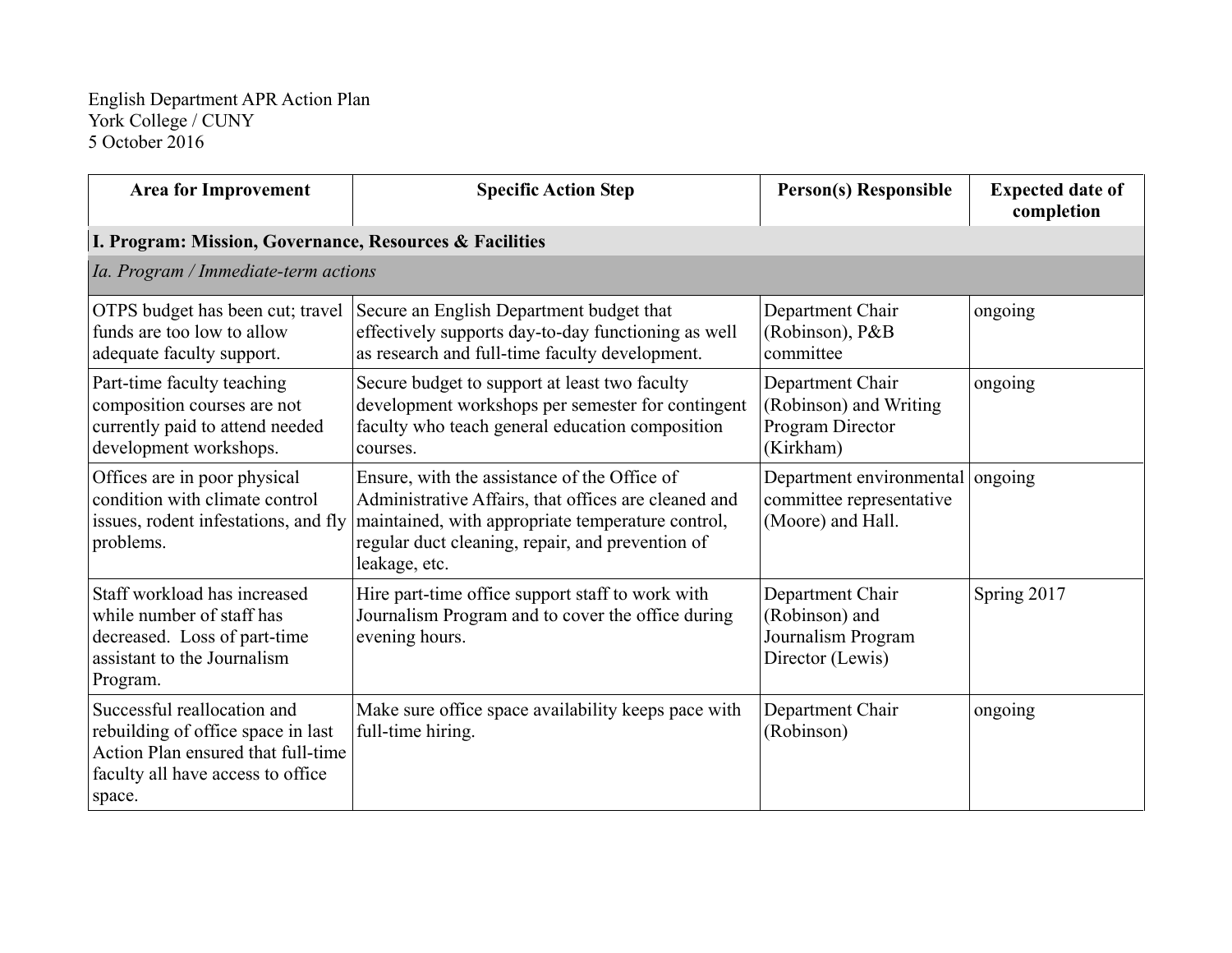| <b>Area for Improvement</b>                                                                                                                                                                                                                                                | <b>Specific Action Step</b>                                                                                                                                                                                                                                                                                                                                                                              | <b>Person(s) Responsible</b>                                                                | <b>Expected date of</b><br>completion |
|----------------------------------------------------------------------------------------------------------------------------------------------------------------------------------------------------------------------------------------------------------------------------|----------------------------------------------------------------------------------------------------------------------------------------------------------------------------------------------------------------------------------------------------------------------------------------------------------------------------------------------------------------------------------------------------------|---------------------------------------------------------------------------------------------|---------------------------------------|
| Instructional environments are<br>not conducive to the current best<br>practices in the pedagogies<br>relevant to teaching, particularly<br>in writing. Smart classrooms that<br>the English Department regularly<br>uses have persistent problems<br>with the technology. | Oversee purchasing, installation, and maintenance of<br>computers, furniture, etc. for technology-enriched<br>writing classrooms, including computer labs.                                                                                                                                                                                                                                               | <b>Writing Center Director</b><br>(Hall)                                                    | Spring 2018                           |
| Ib. Program / Medium-term actions (3 year goals)                                                                                                                                                                                                                           |                                                                                                                                                                                                                                                                                                                                                                                                          |                                                                                             |                                       |
| Out of the CUNY senior colleges<br>that offer BAs in Journalism,<br>York is the only one to lack a<br>dedicated space that simulates a<br>$21st$ century newsroom.<br>Enrollment in Journalism major is<br>declining.                                                      | Identify/fund/construct appropriate space for<br>Journalism News Lab.                                                                                                                                                                                                                                                                                                                                    | Journalism Program<br>Director (Lewis)                                                      | Fall 2017                             |
| Ic. Program / Longer-term actions (5 year goals)                                                                                                                                                                                                                           |                                                                                                                                                                                                                                                                                                                                                                                                          |                                                                                             |                                       |
| Department plays a heavy service<br>role for the college, administering<br>general education and Writing<br>courses.                                                                                                                                                       | Assess and reconsider the English Department's<br>service role at the college, especially in light of the<br>fact that English Department reassigned time is spent<br>administering writing courses that serve the whole<br>college, and that there is no opportunity for more<br>reassigned time allocated from the college. Include<br>reconsideration of administrative model for Writing<br>Program. | Department Chair<br>(Robinson) and Writing<br>Program (Kirkham, Hall,<br>Inaytulla, Grasso) | Spring 2020                           |
| Need for dedicated space that<br>simulates a $21st$ century<br>newsroom.                                                                                                                                                                                                   | Oversee purchasing, installation, and maintenance of Journalism Program<br>equipment for Journalism News Lab.                                                                                                                                                                                                                                                                                            | Director (Lewis)                                                                            | Spring 2021                           |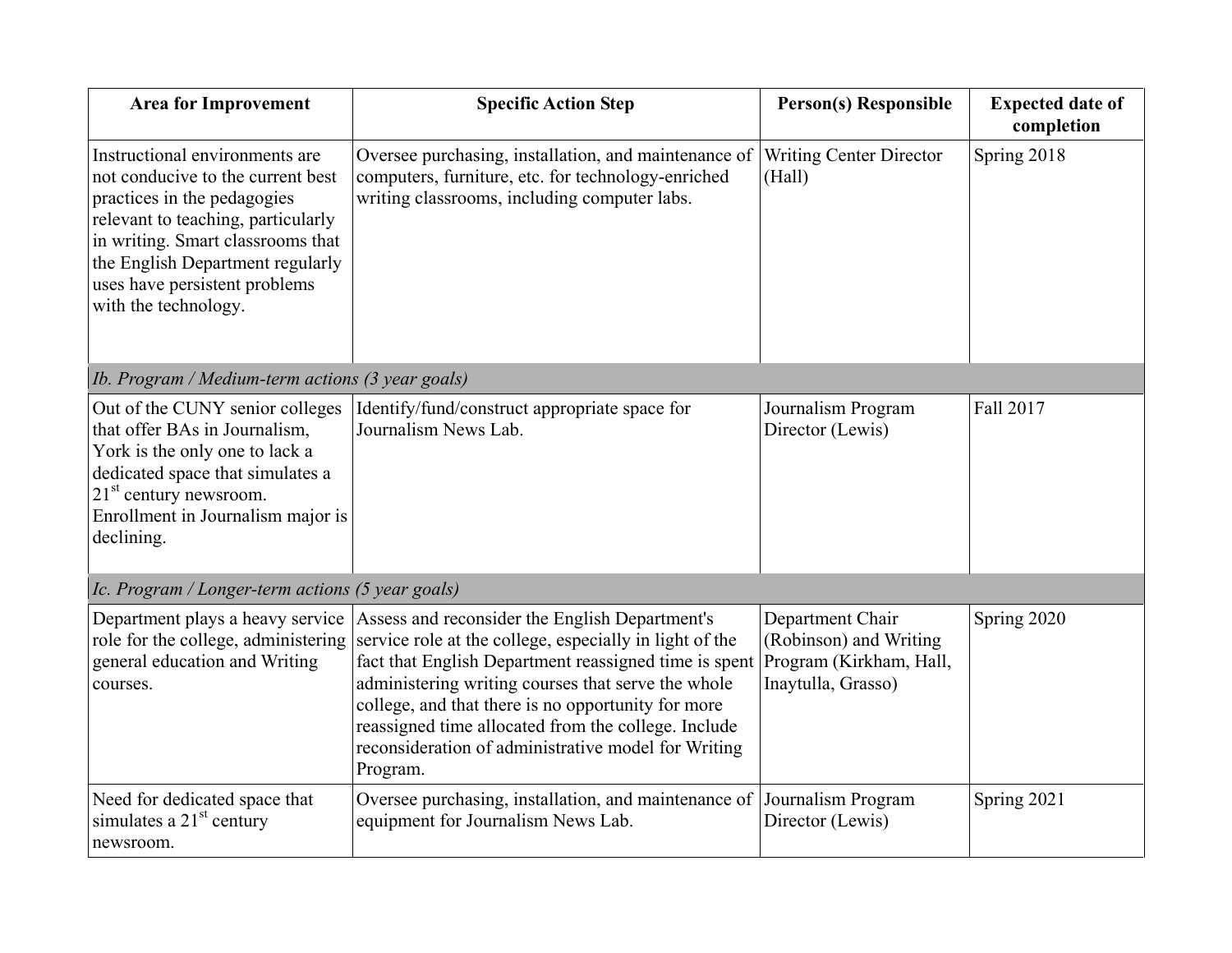| <b>Area for Improvement</b>                                                                                                                                                                               | <b>Specific Action Step</b>                                                                                                                    | <b>Person(s) Responsible</b>                                                                                                                          | <b>Expected date of</b><br>completion |
|-----------------------------------------------------------------------------------------------------------------------------------------------------------------------------------------------------------|------------------------------------------------------------------------------------------------------------------------------------------------|-------------------------------------------------------------------------------------------------------------------------------------------------------|---------------------------------------|
|                                                                                                                                                                                                           | II. Curriculum: Majors, Minors, Online Courses, Prerequisites Structure, Syllabi, and Objectives                                               |                                                                                                                                                       |                                       |
| IIa. Curriculum / Immediate-term actions                                                                                                                                                                  |                                                                                                                                                |                                                                                                                                                       |                                       |
| Increase pass rates and foster<br>student success in composition<br>courses.                                                                                                                              | Consult on development of Studio Course to support<br>student writers in ENG 125.                                                              | Inayatulla, Writing<br>Program Director<br>(Kirkham), and Writing<br><b>Course Coordinator</b><br>(Grasso).                                           | Fall 2017                             |
| Assessment of capstone course<br>revealed that assignment prompt<br>did not appear to ask students to<br>engage with texts and terms at a<br>"ready for graduate school" level<br>as specified in rubric. | Clarify goals and objectives for capstone course in<br>English major.                                                                          | <b>Department Assessment</b><br>Committee                                                                                                             | Spring 2018                           |
| New developments in the field in<br>digital humanities need to be<br>addressed; students expressed<br>interest in diversified curricular<br>options.                                                      | Develop interdisciplinary minor program in Digital<br>Studies.                                                                                 | Silva, Dinsman, Garley,<br>and Department<br><b>Curriculum Committee</b>                                                                              | Fall 2017                             |
| IIb. Curriculum / Medium-term actions (3 year goals)                                                                                                                                                      |                                                                                                                                                |                                                                                                                                                       |                                       |
| Increase pass rates and foster<br>student success in composition<br>courses.                                                                                                                              | Pilot Studio Course to support student writers in<br>ENG 125.                                                                                  | Inayatulla, Writing<br>Program Director<br>(Kirkham), Writing<br><b>Course Coordinator</b><br>(Grasso), and Department<br><b>Curriculum Committee</b> | Fall 2018                             |
| Student survey indicated student<br>interest in courses in minoritized<br>literature, queer literature, and<br>creative writing.                                                                          | Develop and offer more courses in minoritized<br>literature, queer literature/queer studies, and creative<br>writing, including screenwriting. | All department faculty and<br><b>Department Curriculum</b><br>Committee                                                                               | Spring 2019                           |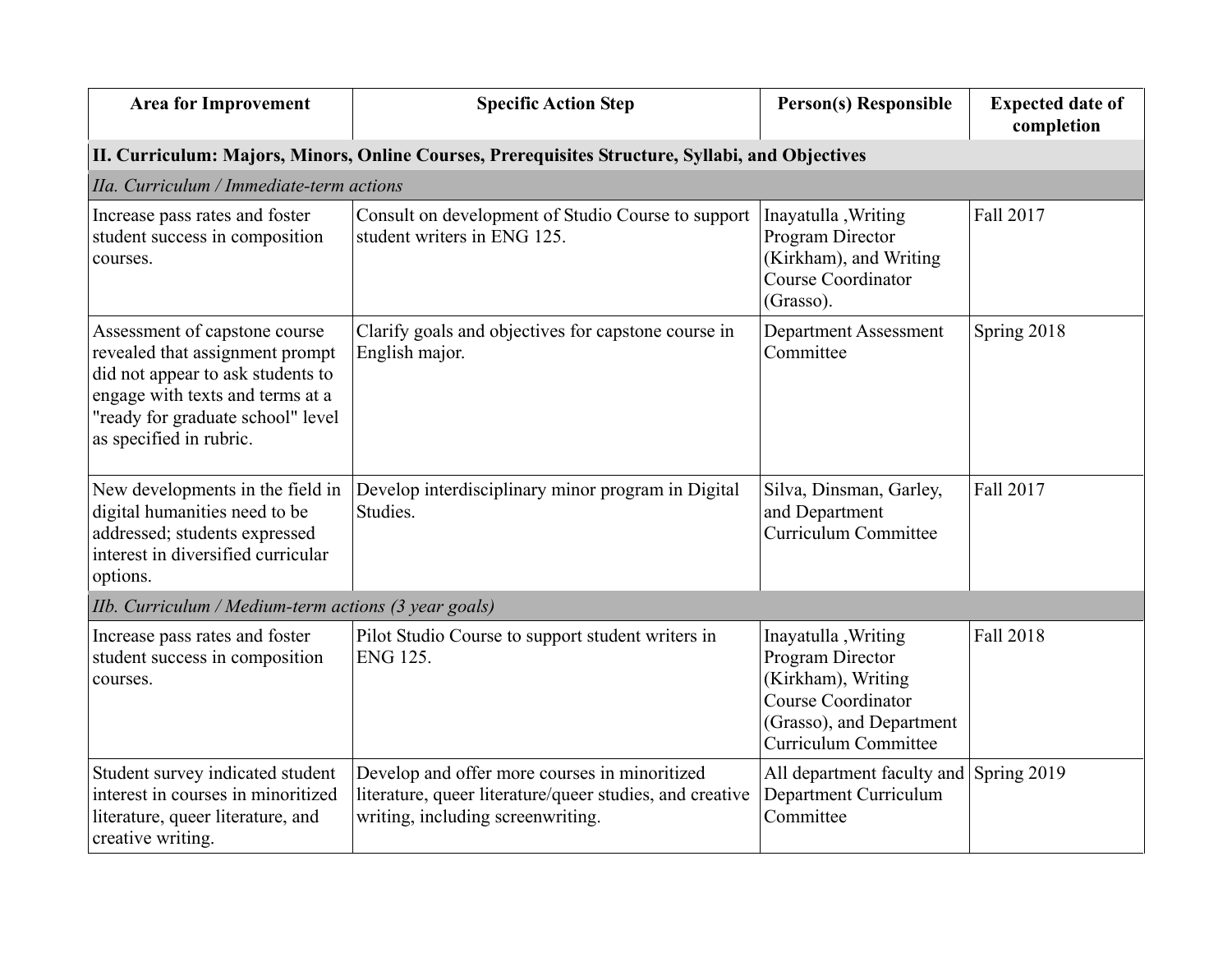| <b>Area for Improvement</b>                                                                                                                                                                                                                                    | <b>Specific Action Step</b>                                                                                                                                                                                                                                    | <b>Person(s) Responsible</b>                                                                                                                   | <b>Expected date of</b><br>completion |
|----------------------------------------------------------------------------------------------------------------------------------------------------------------------------------------------------------------------------------------------------------------|----------------------------------------------------------------------------------------------------------------------------------------------------------------------------------------------------------------------------------------------------------------|------------------------------------------------------------------------------------------------------------------------------------------------|---------------------------------------|
| IIc. Curriculum / Longer-term actions (5 year goals)                                                                                                                                                                                                           |                                                                                                                                                                                                                                                                |                                                                                                                                                |                                       |
| Increase pass rates and foster<br>student success in composition<br>courses and WI courses.                                                                                                                                                                    | Expand Studio course to support ENG 125, ENG<br>126, WRIT 300, and Writing Intensive courses; add<br>Studio course to college curriculum.                                                                                                                      | Inayatulla, Writing<br>Program Director<br>(Kirkham), Writing<br><b>Course Coordinator</b><br>(Grasso), and Department<br>Curriculum Committee | Spring 2020                           |
| Increased growth in creative<br>writing minors and interest in<br>creative writing courses.                                                                                                                                                                    | Develop BFA in Applied Arts in collaboration with<br>Performing and Fine Arts department and Foreign<br>Languages, Humanities, and ESL department.                                                                                                             | Department Chair<br>(Robinson), Creative<br>Writing Faculty (Papa,<br>Kirkham)                                                                 | Spring 2021                           |
| III. Faculty: Scholarship, Instruction, Service, & Workload                                                                                                                                                                                                    |                                                                                                                                                                                                                                                                |                                                                                                                                                |                                       |
| IIIa. Faculty / Immediate-term actions                                                                                                                                                                                                                         |                                                                                                                                                                                                                                                                |                                                                                                                                                |                                       |
| Address decrease in number of<br>full-time faculty, problematic<br>full-time to part-time ratios, and<br>strengthen scholarly and creative<br>work in the Department. Address<br>service needs in WPA.                                                         | Hire three full-time faculty: one faculty member<br>specializing in Composition and Writing Program<br>Administration, one faculty member in Diasporic<br>Literature(s) with expertise in teaching composition,<br>and one faculty member in Creative Writing. | Department Chair<br>(Robinson), Search<br>Committees (to be<br>formed)                                                                         | Spring 2018                           |
| IIIb. Faculty / Medium-term actions (3 year goals)                                                                                                                                                                                                             |                                                                                                                                                                                                                                                                |                                                                                                                                                |                                       |
| Address decrease in number of<br>full-time faculty, problematic<br>full-time to part-time ratios and<br>strengthen scholarly and creative<br>work in the Department. Widen<br>range of English Department to<br>address recent developments in<br>scholarship. | Hire three more full-time faculty with expertise in<br>Minoritized Literatures, Media Studies, Film Studies,<br>Applied Linguistics, Queer Studies, or Rhetoric who<br>also have training and experience in teaching<br>composition.                           | Department Chair<br>(Robinson), Search<br>Committees (to be<br>formed)                                                                         | Spring 2019                           |
| IIIc. Faculty / Longer-term actions (5 year goals)                                                                                                                                                                                                             |                                                                                                                                                                                                                                                                |                                                                                                                                                |                                       |